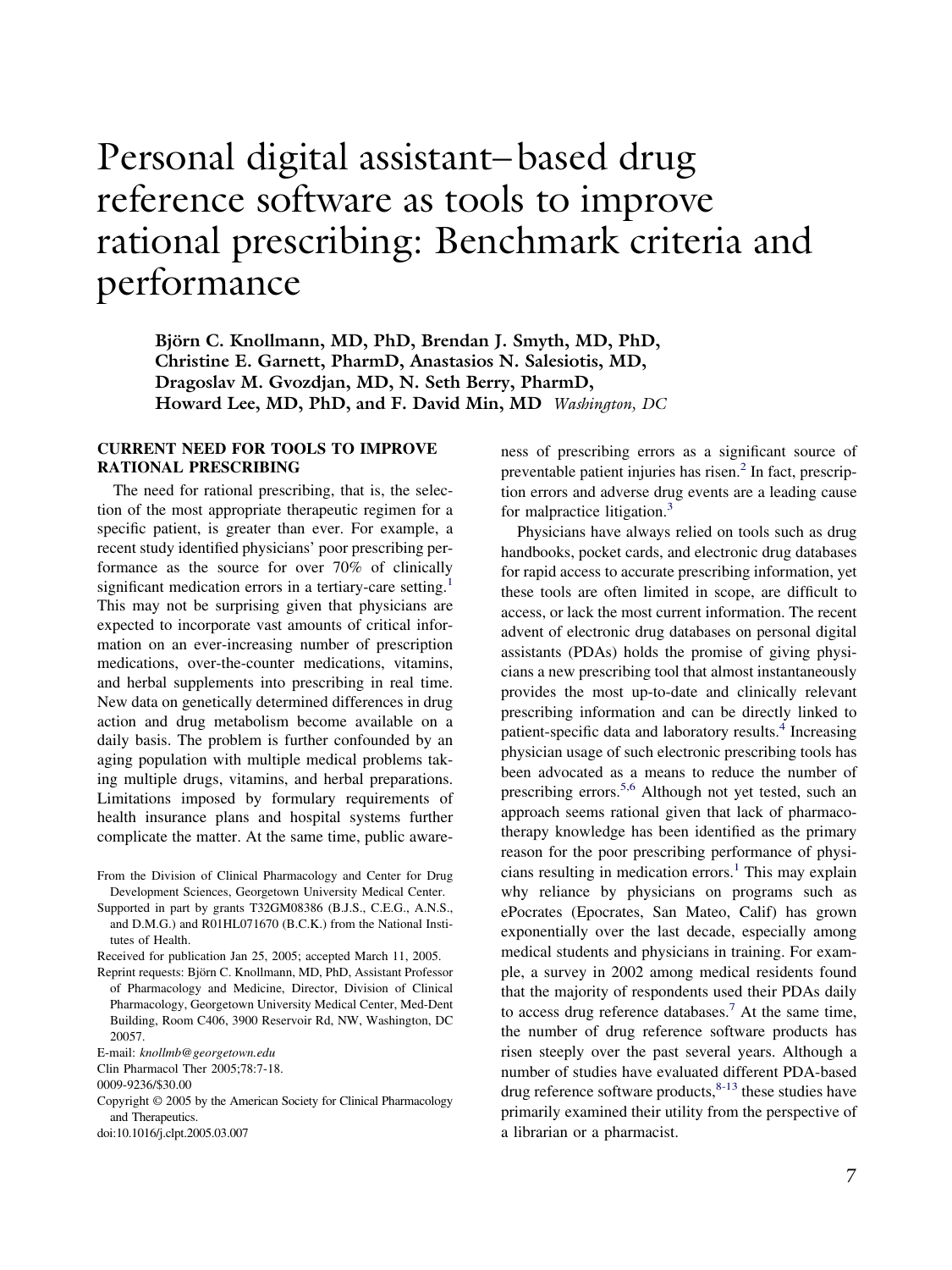The purpose of this commentary is to suggest a set of benchmark criteria for the utility of PDA-based drug reference software as tools for rational prescribing and to provide an initial assessment on how currently available drug reference software performed when assessed by a novel rating scale based on such benchmark criteria.

# **BENCHMARK CRITERIA FOR PDA DRUG REFERENCE SOFTWARE AS TOOLS FOR RATIONAL PRESCRIBING**

To assemble a list of criteria by which the utility of PDA drug reference software as tools of rational prescribing is assessed, we conducted an informal survey among the fellows and faculty of the Division of Clinical Pharmacology at Georgetown University Medical Center, Washington, DC. All participants had experience in teaching rational prescribing as part of a required therapeutics course for fourth-year medical students[.14](#page-11-0) As such, the benchmark criteria primarily reflect the opinion of physicians with training in clinical pharmacology and subspecialty training in internal medicine, oncology, nephrology, pediatrics, and drug development sciences. The following quality criteria were identified.

## **Up-to-date information**

One of the main advantages of electronic databases over printed material is the ability to be updated on a periodic basis. Thus the update frequency of an electronic database represents a significant quality criterion for its clinical utility as a prescribing tool.

# **Evidence-based dosing information for labeled and unlabeled indications**

In addition to the standard information on indications, dosage, frequency, route of administration, dosage forms, contraindications, and precautions, rational prescribing tools should contain the following in the drug monograph: (1) dosage recommendations for special populations (eg, pediatric patients, geriatric patients, pregnant women, and patients with renal impairment), (2) estimates of the level of evidence that supports the use of a drug for a particular indication (eg, randomized, placebo-controlled trial), and (3) estimates of the anticipated size of drug effect (eg, number needed to treat). Such data should be provided for both labeled and unlabeled indications. This information would allow the prescriber to better estimate the risk-benefit ratio of a given drug for an individual patient. It would also help the prescriber to choose between alternative treatment options.

## **Structured information on side effects of drugs**

To maximize the utility to the prescriber, possible side effects should not merely be listed, but information should be structured to give the frequency and severity of each side effect. In addition, recommendations on how to manage side effects and drug toxicity (ie, overdose) should be provided.

## **Structured information on drug interactions**

Any good electronic prescribing tool should contain comprehensive information on drug-drug, drug-food, and drug-herbal interactions. The information should be structured to provide the likelihood and severity of the interactions, explain the underlying mechanism in brief, and give recommendations for clinical management of the interaction. In addition, the electronic prescribing tool should be capable of screening a list of drugs, herbals, and food items for possible drug interactions.

# **Herbals and nutritional supplements**

Given the high prevalence of use of herbals and nutritional supplements among patients, any good drug database should contain basic information (eg, claimed benefits, dosage, contraindications, and side effects) on herbals and nutritional supplements.

# **Special features**

Good drug reference software should contain a number of special features that would further help the prescriber to select the most appropriate drug and dosage for a specific patient. In particular, features such as medical calculators, treatment guidelines based on national consensus documents, pharmacokinetic information, free-text search capability, drug cost information, drug picture, compatibility of intravenous solutions, and cross-referencing of drug information to the Internet and the medical literature would significantly enhance the utility of a prescribing tool.

The above features should ideally be combined in a single user interface that provides quickly accessible, searchable, and cross-referenced prescribing information. At the same time, the information should be comprehensive in scope.

# **DEVELOPMENT OF A RATING SCALE FOR PDA-BASED DRUG REFERENCE SOFTWARE AS RATIONAL PRESCRIBING TOOLS**

The benchmark criteria identified above were used to develop a 40-point rating scale to compare different software products [\(Table I\)](#page-3-0). Each criterion was weighted depending on how important we thought it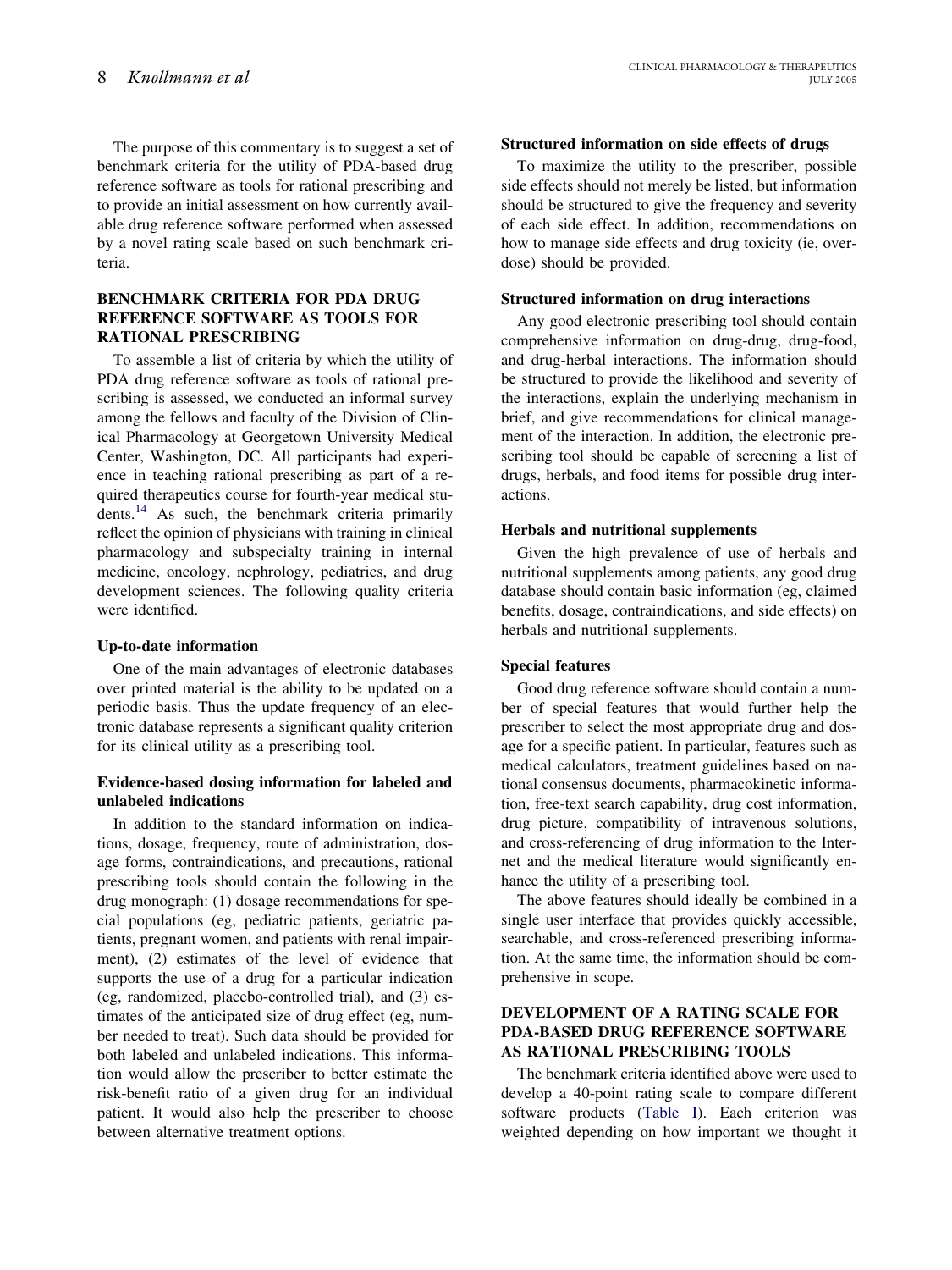was for a rational prescribing tool. For example, information on indication and dosage was considered most important and was weighted with 10 points. Information on side effects, drug interactions, and special features was weighted with 8 points each. The availability of an herbal and nutritional supplement database was considered the least important feature and was weighted with only 2 points.

For the main quality criteria of prescribing software products identified in the previous section (eg, the presence of rational prescribing features such as evidence-based dosage recommendations, structured information on drug interactions and side effects, and searchable drug database), 4 to 8 points were given, depending on whether the prescribing features were present (see [Table I](#page-3-0) for details). As a result, rational prescribing features represented a total of 22 points, or 55% of the maximally possible score.

To also obtain a comprehensiveness score for indication, side effect, and drug interaction data, rather than comparing the results against a gold standard, software products were assigned points based on their quintile rank: products ranking in the top quintile received 4 points, and products ranking in the bottom quintile received no points. Together with the herbal category, a total of 14 points (35% of total score) were possible for comprehensiveness. Update frequency was tested by assessing whether drugs with different approval dates were contained in the database and was rated on a scale from 0 to 4.

A battery of drugs, foods, and nutritional supplements was then used to assess the performance of the different software products (see [Table I\)](#page-3-0). The drug indication and side effect data were evaluated with 3 test drugs that have numerous labeled and unlabeled indications, have an extensive side effect profile, and represent 3 different drug categories: generic (carbamazepine), over the counter (acetaminophen), and brand name (sildenafil). To evaluate whether the drug reference software can provide the most rational evidence-based dosage recommendation, gentamicin was used as a test drug. Once-a-day or extended interval dosing of aminoglycosides such as gentamicin has clearly been established as at least as efficacious and possibly less side effect–prone for adults<sup>[15,16](#page-11-0)</sup> and children<sup>[17](#page-11-0)</sup> compared with traditional multiple daily dosing regimens. Once-a-day aminoglycoside dosing could be considered the standard of care for adult patients, given that such regimens have been adopted by more than 75% of US hospitals surveyed in 2000.<sup>[18](#page-11-0)</sup>

The drug interaction data were evaluated by use of 3 sets of drug-herbal, drug-drug, and drug-food combinations. The first set—cyclosporine (INN, ciclosporin) and St John's wort—was chosen to represent a welldocumented, potentially life-threatening drug-herbal interaction[.19,20](#page-11-0) The second set—carbamazepine, sildenafil, acetaminophen, ethanol, and grapefruit juice—was chosen to test whether the software can detect drug-food interactions in a list of multiple drugs and food. The final set—erythromycin and ketoconazole—was chosen to test whether the software could predict a potentially lifethreatening drug interaction (cardiac arrhythmia) based on established pharmacologic principles. This drug interaction is plausible because it is well established that ketoconazole inhibits cytochrome P450 (CYP)  $3A4$ ,<sup>21</sup> the P450 enzyme that metabolizes erythromycin.<sup>22</sup> Although neither pharmacokinetic interaction data nor increased incidences of QT prolongation or cardiac arrhythmia have been reported for the ketoconazole-erythromycin combination, increased erythromycin blood concentrations resulting from ketoconazole coadministration are clearly a risk factor for QT prolongation, torsades de pointes cardiac arrhythmias, and sudden death.<sup>23</sup>

# **SURVEY OF AVAILABLE PDA-BASED ELECTRONIC DRUG REFERENCE SOFTWARE**

An Internet search conducted in August 2003 identified 11 PDA-based electronic databases that fulfilled at least 5 of the above quality criteria: 5 standalone products and 6 software suites. Software suites were defined as individual databases that can be combined into the same user interface and are crosslinked. Products that covered only specific areas (eg, drug interactions, herbal databases) or were merely electronic reproductions of handbooks published annually were not included in the analysis. All products surveyed could be frequently updated via download from the company's Web site. In all cases the updates were performed automatically during the hotsync process of the handheld device. Prices ranged from \$27 to \$155 for an annual license. For a number of products (Pepid, CP OnHand, ePocrates, and mobileMDX), the use was restricted to the 1-year term. For the remainder, the products were still usable after 1 year, but no further updates were provided. All products were available for either the Palm or PocketPC operating system. The size of the drug database varied considerably among products, ranging from 900 to over 7000 drug names. [Table II](#page-7-0) summarizes the basic features of the 11 products; it was updated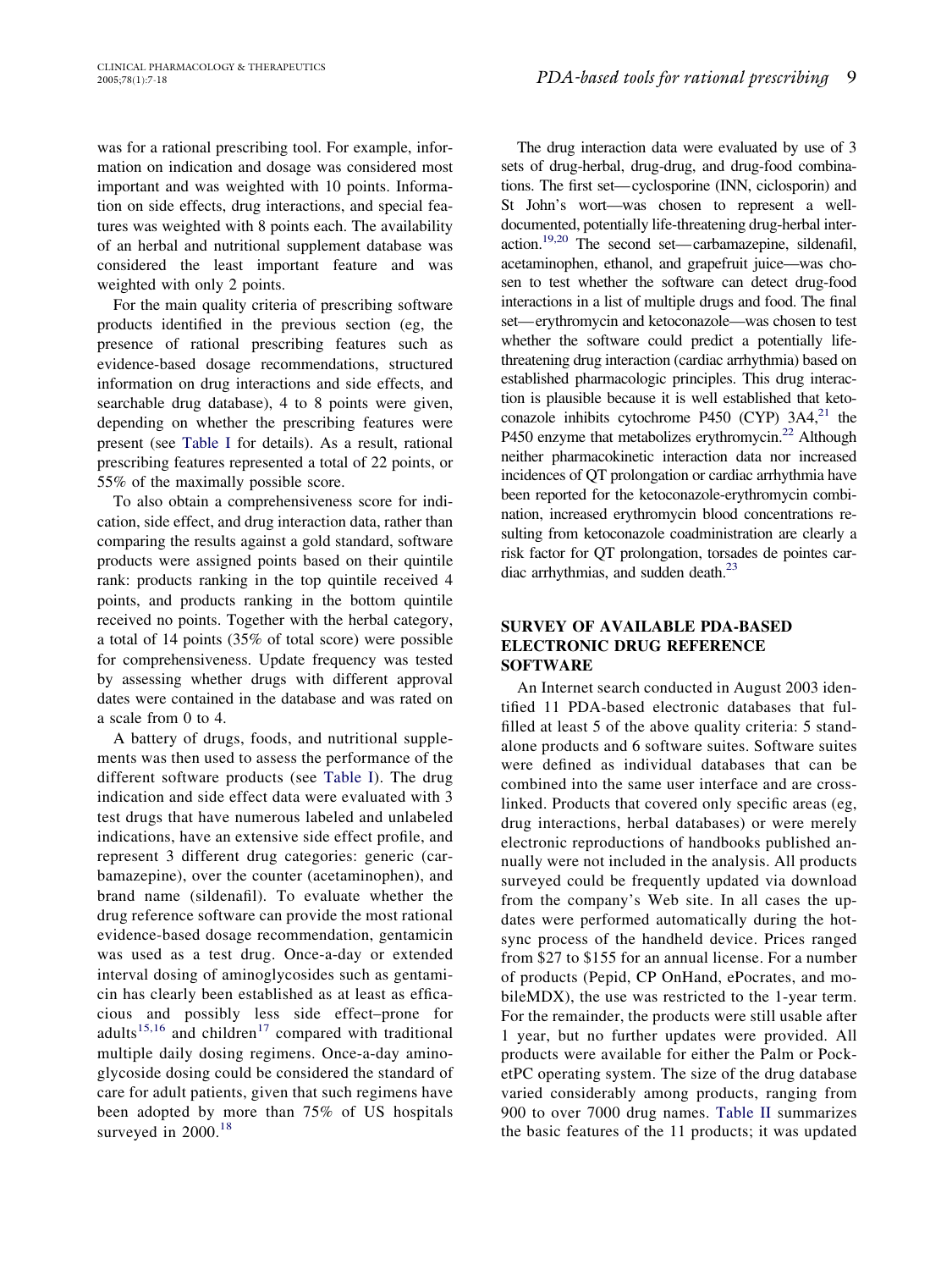## <span id="page-3-0"></span>**Table I.** Rating scale to evaluate PDA-based drug reference software

|                                             | Stand-alone software products |                                           |                |                  |                  |                  |  |
|---------------------------------------------|-------------------------------|-------------------------------------------|----------------|------------------|------------------|------------------|--|
|                                             | CP                            |                                           |                |                  |                  | Pepid            |  |
| PDA rating scale (range of possible scores) |                               | OnHand ePharmacopoeia ePocrates mobileMDX |                |                  | mobilePDR        | PDC              |  |
| Update frequency                            |                               |                                           |                |                  |                  |                  |  |
| Which of the following drugs are in the     |                               |                                           |                |                  |                  |                  |  |
| database (yes = 1, no = 0)?                 |                               |                                           |                |                  |                  |                  |  |
| Aciphex (rabeprazole), NDA 9/30/02          | 1                             | $\mathbf{1}$                              | $\mathbf{1}$   | $\mathbf{1}$     | $\mathbf{1}$     | $\mathbf{1}$     |  |
| Gleevec (imatinib), NDA 4/18/03             | 1                             | 1                                         | $\mathbf{1}$   | $\mathbf{1}$     | $\mathbf{1}$     | $\mathbf{1}$     |  |
| Aggrastat (tirofiban), NDA 2/28/03          | $\mathbf{1}$                  | $\mathbf{1}$                              | $\mathbf{1}$   | $\mathbf{1}$     | $\mathbf{1}$     | $\mathbf{1}$     |  |
| Levitra (vardenafil), NDA 8/19/03           | $\mathbf{1}$                  | $\overline{0}$                            | $\theta$       | $\theta$         | $\theta$         | $\boldsymbol{0}$ |  |
| Update frequency score (0-4)                | $\overline{4}$                | 3                                         | 3              | 3                | 3                | 3                |  |
| Indications and dosing                      |                               |                                           |                |                  |                  |                  |  |
| Which of the following features are present |                               |                                           |                |                  |                  |                  |  |
| $(yes = 1, no = 0)?$                        |                               |                                           |                |                  |                  |                  |  |
| 1. Labeled and unlabeled indications        | $\mathbf{1}$                  | $\mathbf{1}$                              | 1              | 1                | $\mathbf{0}$     | $\mathbf{1}$     |  |
| 2. Dosing in special populations            | 1                             | $\mathbf{1}$                              | $\mathbf{1}$   | 1                | 1                | $\mathbf{1}$     |  |
| 3. Level of evidence for efficacy           | $\overline{0}$                | $\overline{0}$                            | $\theta$       | $\theta$         | $\mathbf{0}$     | $\theta$         |  |
| 4. Drug effect size                         | $\overline{0}$                | $\overline{0}$                            | $\theta$       | $\overline{0}$   | $\overline{0}$   | $\boldsymbol{0}$ |  |
| 5. Gentamicin ODD listed                    | 1                             | $\mathbf{1}$                              | $\mathbf{1}$   | $\boldsymbol{0}$ | 1                | $\mathbf{1}$     |  |
| 6. Gentamicin ODD as primary regimen        | $\overline{0}$                | $\overline{0}$                            | $\mathbf{0}$   | $\overline{0}$   | $\mathbf{0}$     | $\theta$         |  |
| Indications and dosing features (0-6)       | 3                             | 3                                         | 3              | $\overline{2}$   | $\overline{2}$   | 3                |  |
| How many indications are present for each   |                               |                                           |                |                  |                  |                  |  |
| of the following drugs?                     |                               |                                           |                |                  |                  |                  |  |
| 1. Carbamazepine                            | 12                            | $\overline{4}$                            | 4              | 7                | 3                | 7                |  |
| 2. Acetaminophen                            | 9                             | 3                                         | $\overline{2}$ | $\overline{2}$   | 8                | 3                |  |
| 3. Sildenafil                               | $\overline{4}$                | 1                                         | $\mathbf{1}$   | $\mathbf{1}$     | 1                | $\mathbf{1}$     |  |
| Raw score                                   | 25                            | 8                                         | 7              | 10               | 12               | 11               |  |
| Indications comprehensiveness (0-4)         | $\overline{4}$                | $\mathbf{1}$                              | $\mathbf{1}$   | $\mathbf{1}$     | $\mathbf{2}$     | $\overline{c}$   |  |
| Combined score for indications (0-10)       | $\overline{7}$                | $\overline{4}$                            | $\overline{4}$ | 3                | $\overline{4}$   | 5                |  |
| Side effects and toxicity                   |                               |                                           |                |                  |                  |                  |  |
| Which of the following side effect features |                               |                                           |                |                  |                  |                  |  |
| are present (yes = 1, no = 0)?              |                               |                                           |                |                  |                  |                  |  |
| 1. Side effects listed                      | 1                             | 1                                         | 1              | 1                | 1                | $\mathbf{1}$     |  |
| 2. Frequency listed                         | $\mathbf{0}$                  | $\mathbf{1}$                              | $\overline{0}$ | $\mathbf{1}$     | $\overline{0}$   | $\mathbf{1}$     |  |
| 3. Severity rated                           | $\overline{0}$                | $\mathbf{1}$                              | $\mathbf{1}$   | $\mathbf{1}$     | 1                | $\theta$         |  |
| 4. Management recommendations               | $\overline{0}$                | $\boldsymbol{0}$                          | $\overline{0}$ | $\mathbf{1}$     | $\boldsymbol{0}$ | $\mathbf{1}$     |  |
| Side effect features (0-4)                  | 1                             | 3                                         | $\overline{2}$ | $\overline{4}$   | $\overline{c}$   | 3                |  |
| How many side effects are listed for the    |                               |                                           |                |                  |                  |                  |  |
| following drugs?                            |                               |                                           |                |                  |                  |                  |  |
| 1. Carbamazepine                            | 74                            | 16                                        | 34             | 43               | 15               | 14               |  |
| 2. Acetaminophen                            | 23                            | 3                                         | 11             | 6                | $\theta$         | 5                |  |
| 3. Sildenafil                               | 44                            | 11                                        | 23             | 10               | 8                | 8                |  |
| Total raw score                             | 141                           | 30                                        | 68             | 59               | 23               | 27               |  |
| Side effect comprehensiveness (0-4)         | $\overline{4}$                | $\mathbf{1}$                              | $\overline{2}$ | $\overline{c}$   | $\mathbf{0}$     | $\mathbf{0}$     |  |
| Combined score for side effects (0-8)       | 5                             | 4                                         | $\overline{4}$ | 6                | $\overline{2}$   | 3                |  |

Data reflect software product versions that were updated from the respective company Web sites on August 19, 2003, and evaluated during the month of September 2003. Software products evaluated: CP OnHand (Gold Standard Multimedia, Tampa, Fla), ePharmacopoeia (Tarascon Publishing, Lompoc, Calif), ePocrates (Epocrates), mobileMDX (Thomson Healthcare, Montvale, NJ), mobilePDR (Thomson Healthcare), Pepid Portable Drug Compendium (PDC; Pepid LLC, Skokie, Ill), A2zDrugs (Skyscape, Marlborough, Mass), Clin-eRX (Skyscape), DrDrugs (Skyscape), Lexi-Drugs (Lexi-Comp, Hudson, Ohio), and PDRDrugs (Skyscape).

NDA, New Drug Application; PDA, personal digital assistant; ODD, once-daily dosing.

\*Combined with iFacts drug interaction database.

†Combined with Lexi-Interact and Lexi-Natural Products databases.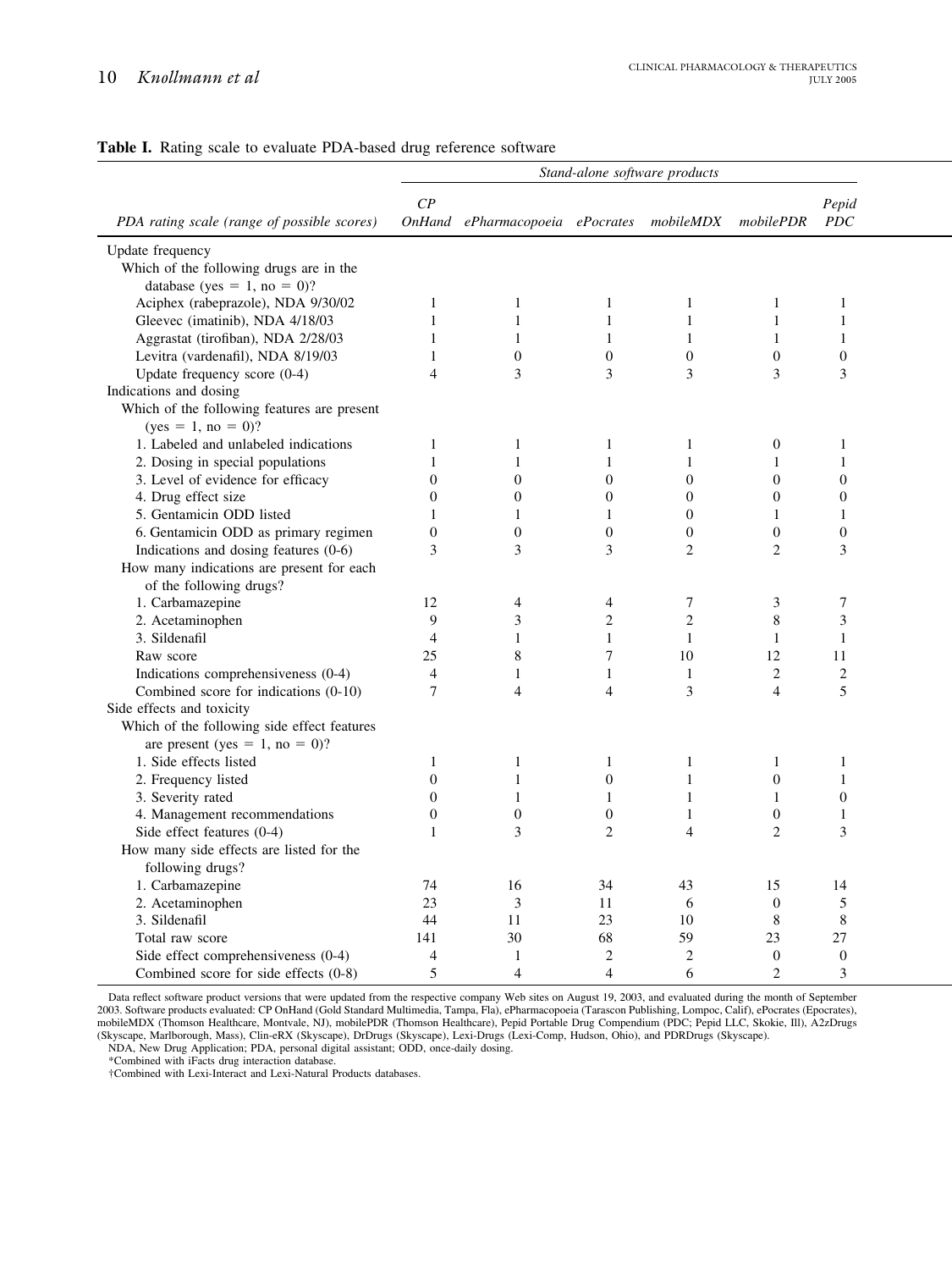$\sim$ 

| Software suites             |                       |                  |                                       |                             |  |  |  |
|-----------------------------|-----------------------|------------------|---------------------------------------|-----------------------------|--|--|--|
| $A2zDrugs*$                 | $Clin\text{-}eRX^{*}$ | $DrDrugs*$       | $Lexi-Drugs\uparrow$                  | $PDRDrugs*$                 |  |  |  |
|                             |                       |                  |                                       |                             |  |  |  |
| $\mathbf{1}$                | $\mathbf{1}$          | $\mathbf{1}$     | $\mathbf{1}$                          | 1                           |  |  |  |
| $\mathbf{1}$                | $\mathbf{1}$          | $\mathbf{1}$     | $\mathbf{1}$                          | 1                           |  |  |  |
| 1                           | $\mathbf{1}$          | 1                | 1                                     | 1                           |  |  |  |
| $\boldsymbol{0}$            | $\boldsymbol{0}$      | $\boldsymbol{0}$ | $\boldsymbol{0}$                      | $\boldsymbol{0}$            |  |  |  |
| $\mathfrak{Z}$              | $\mathfrak{Z}$        | $\mathfrak{Z}$   | $\mathfrak{Z}$                        | $\mathfrak{Z}$              |  |  |  |
|                             |                       |                  |                                       |                             |  |  |  |
| 1                           | $\mathbf{1}$          | $\mathbf{1}$     | 1                                     | 1                           |  |  |  |
|                             | 1                     | 1                |                                       | 1                           |  |  |  |
| $\boldsymbol{0}$            | $\boldsymbol{0}$      | $\mathbf{0}$     | $\boldsymbol{0}$                      | $\mathbf{0}$                |  |  |  |
| $\boldsymbol{0}$            | $\boldsymbol{0}$      | $\boldsymbol{0}$ | $\boldsymbol{0}$                      | $\boldsymbol{0}$            |  |  |  |
| $\boldsymbol{0}$            | $\mathbf{1}$          | $\mathbf{1}$     | $\mathbf{1}$                          | 1                           |  |  |  |
| $\boldsymbol{0}$            | $\boldsymbol{0}$      | $\boldsymbol{0}$ | $\boldsymbol{0}$                      | $\boldsymbol{0}$            |  |  |  |
| $\sqrt{2}$                  | $\mathfrak{Z}$        | $\mathfrak{Z}$   | $\mathfrak{Z}$                        | $\mathfrak{Z}$              |  |  |  |
|                             |                       |                  |                                       |                             |  |  |  |
| $\ensuremath{\mathfrak{Z}}$ | $\mathfrak{Z}$        | 6                | $11\,$                                | $\ensuremath{\mathfrak{Z}}$ |  |  |  |
| $\sqrt{2}$                  | 3                     | $\boldsymbol{2}$ | $\sqrt{2}$                            | $\sqrt{2}$                  |  |  |  |
| $\mathbf{1}$                | 1                     | $\mathbf{1}$     | $\mathfrak{Z}$                        | $\mathbf{1}$                |  |  |  |
| 6                           | 7                     | 9                | $16\,$                                | 6                           |  |  |  |
| $\mathbf{1}$                | $\mathbf{1}$          | 1                | $\ensuremath{\mathfrak{Z}}$           | $\mathbf{1}$                |  |  |  |
| $\mathfrak{Z}$              | $\overline{4}$        | $\overline{4}$   | $\sqrt{6}$                            | $\overline{4}$              |  |  |  |
|                             |                       |                  |                                       |                             |  |  |  |
| 1                           | $\mathbf{1}$          | 1                | 1                                     |                             |  |  |  |
| 1                           | $\boldsymbol{0}$      | 1                | 1                                     |                             |  |  |  |
| $\boldsymbol{0}$            | $\boldsymbol{0}$      | 1                | 1                                     |                             |  |  |  |
| $\boldsymbol{0}$            | $\boldsymbol{0}$      | $\boldsymbol{0}$ | $\mathbf{1}$                          | $\boldsymbol{0}$            |  |  |  |
| $\sqrt{2}$                  | $\,1\,$               | $\mathfrak{Z}$   | $\overline{4}$                        | $\overline{\mathbf{3}}$     |  |  |  |
|                             |                       |                  |                                       |                             |  |  |  |
| 15                          | $\,8\,$               | $27\,$           | $76\,$                                | $16\,$                      |  |  |  |
| $\boldsymbol{9}$            | $\,1\,$               | $\overline{5}$   | $10\,$                                | $\overline{9}$              |  |  |  |
| $122\,$                     | $\sqrt{5}$            | $15\,$           | 39                                    | $120\,$                     |  |  |  |
| 146                         | 14                    | $47\,$           | 125                                   | $145\,$                     |  |  |  |
| $\overline{\mathcal{L}}$    | $\boldsymbol{0}$      | $\,1\,$          |                                       | $\frac{4}{7}$               |  |  |  |
| $\sqrt{6}$                  | $\,1\,$               | $\overline{4}$   | $\begin{array}{c} 4 \\ 8 \end{array}$ |                             |  |  |  |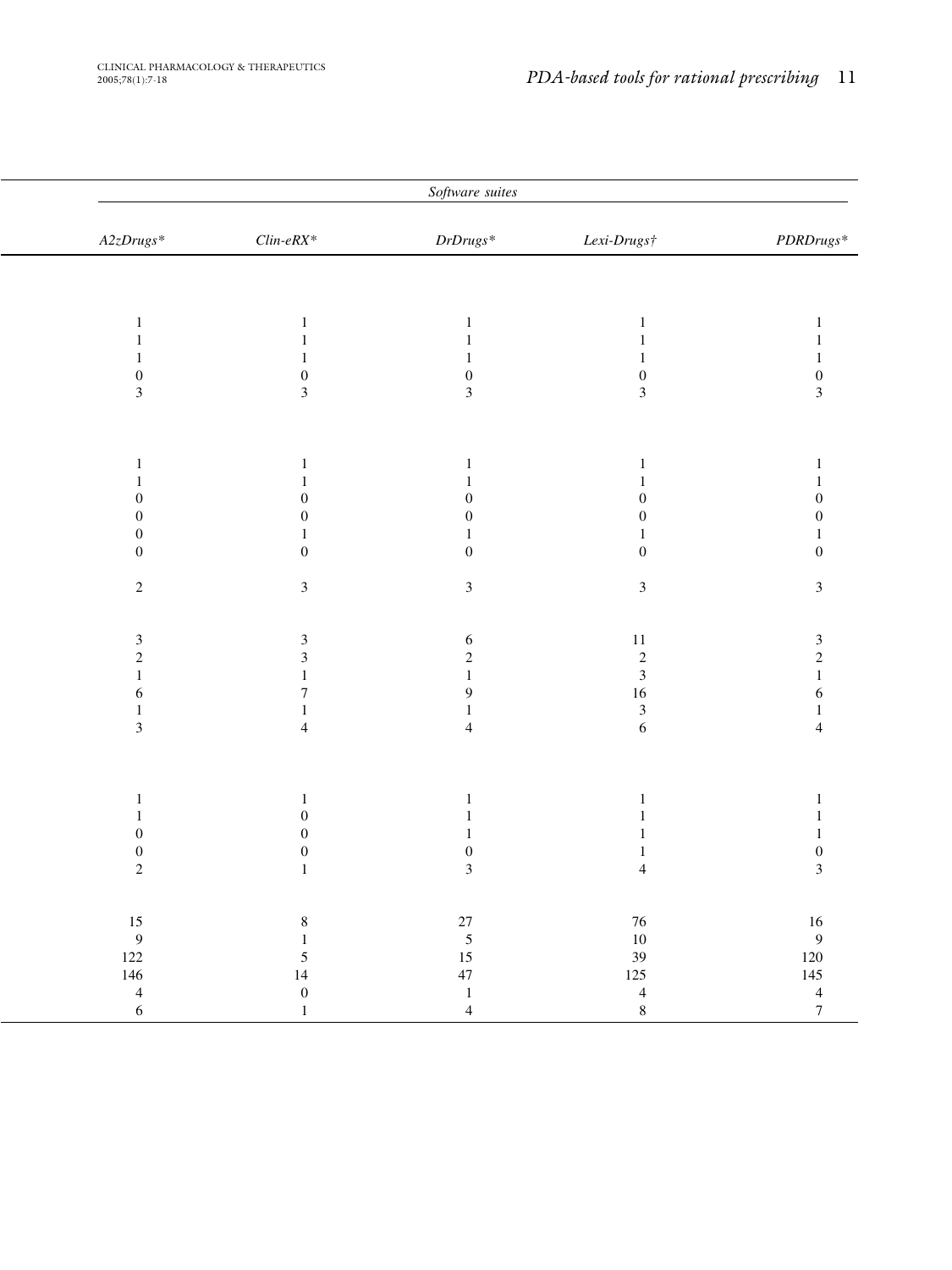| Table I—Cont'd |  |
|----------------|--|
|                |  |

|                                                     | Stand-alone software products |                                                         |                |                  |                  |                  |  |
|-----------------------------------------------------|-------------------------------|---------------------------------------------------------|----------------|------------------|------------------|------------------|--|
|                                                     | $\mathcal{C}P$                |                                                         |                |                  |                  | Pepid            |  |
| PDA rating scale (range of possible scores)         |                               | OnHand ePharmacopoeia ePocrates mobileMDX mobilePDR PDC |                |                  |                  |                  |  |
| Drug interactions                                   |                               |                                                         |                |                  |                  |                  |  |
| Which of the following drug interaction features    |                               |                                                         |                |                  |                  |                  |  |
| are present (yes = 1, no = 0)?                      |                               |                                                         |                |                  |                  |                  |  |
| 1. Drug interactions listed                         | $\mathbf{1}$                  | $\mathbf{1}$                                            | $\mathbf{1}$   | 1                | 1                | $\mathbf{1}$     |  |
| 2. Severity rated                                   | 1                             | 1                                                       | $\overline{0}$ | 1                | $\overline{0}$   | 1                |  |
| 3. Mechanism described                              | 1                             | $\mathbf{1}$                                            | $\mathbf{1}$   | 1                | $\mathbf{1}$     | 1                |  |
| 4. Dosing adjustments recommended                   | 1                             | 1                                                       | $\mathbf{1}$   | 1                | $\theta$         | $\mathbf{1}$     |  |
| Drug interaction features (0-4)                     | $\overline{4}$                | 4                                                       | 3              | 4                | $\overline{2}$   | $\overline{4}$   |  |
| How many drug-drug, drug-food, and                  |                               |                                                         |                |                  |                  |                  |  |
| drug-herbal interactions are listed?                |                               |                                                         |                |                  |                  |                  |  |
| 1. St John's wort and cyclosporine                  | 1                             | $\mathbf{0}$                                            | 1              | $\boldsymbol{0}$ | $\boldsymbol{0}$ | $\boldsymbol{0}$ |  |
| 2. Carbamazepine, acetaminophen,                    | 6                             | 3                                                       | $\overline{4}$ | 1                | $\mathbf{1}$     | 3                |  |
| sildenafil, ethanol, and grapefruit juice           |                               |                                                         |                |                  |                  |                  |  |
| 3. Ketoconazole and erythromycin                    | $\Omega$                      | 1                                                       | $\mathbf{0}$   | $\mathbf{0}$     | $\Omega$         | 3                |  |
| Total raw score                                     | 7                             | $\overline{4}$                                          | 5              | 1                | 1                | 6                |  |
| Interaction comprehensiveness (0-4)                 | 3                             | $\overline{2}$                                          | $\overline{2}$ | $\theta$         | $\Omega$         | 3                |  |
| Combined score for drug interactions                | $\overline{7}$                | 6                                                       | 5              | $\overline{4}$   | $\overline{2}$   | $\overline{7}$   |  |
| Herbals                                             |                               |                                                         |                |                  |                  |                  |  |
| How many names of herbals, supplements, or          |                               |                                                         |                |                  |                  |                  |  |
| alternative medicines are present?                  |                               |                                                         |                |                  |                  |                  |  |
| Scoring $(0 = 0, 1-150 = 1, \text{ and } >150 = 2)$ | 25                            | 50                                                      | 477            | 256              | $\boldsymbol{0}$ | 200              |  |
| Total score for herbals and supplements             | $\mathbf{1}$                  | $\mathbf{1}$                                            | $\overline{2}$ | 2                | $\Omega$         | $\overline{2}$   |  |
| $(0-2)$                                             |                               |                                                         |                |                  |                  |                  |  |
| Special features                                    |                               |                                                         |                |                  |                  |                  |  |
| Which of the following special features are         |                               |                                                         |                |                  |                  |                  |  |
| present (yes = 1, no = 0)?                          |                               |                                                         |                |                  |                  |                  |  |
| 1. Medical calculators                              | $\mathbf{0}$                  | $\mathbf{1}$                                            | $\mathbf{1}$   | $\boldsymbol{0}$ | $\mathbf{0}$     | $\mathbf{1}$     |  |
| 2. Tables and therapeutic algorithms                | $\Omega$                      | 1                                                       | 1              | $\Omega$         | 1                | 1                |  |
| 3. Search capability                                | $\Omega$                      | $\Omega$                                                | $\Omega$       | $\Omega$         | $\Omega$         | $\boldsymbol{0}$ |  |
| 4. Pharmacokinetic data                             | $\mathbf{0}$                  | $\overline{0}$                                          | $\mathbf{1}$   | $\overline{0}$   | $\overline{0}$   | $\mathbf{1}$     |  |
| 5. Drug cost                                        | $\overline{0}$                | 1                                                       | 1              | $\overline{0}$   | $\theta$         | 1                |  |
| 6. Intravenous compatibility                        | $\Omega$                      | $\Omega$                                                | $\Omega$       | $\theta$         | $\theta$         | 1                |  |
| 7. Drug picture available                           | $\overline{0}$                | $\mathbf{0}$                                            | $\mathbf{0}$   | $\mathbf{0}$     | $\overline{0}$   | $\theta$         |  |
| 8. Data hyperlinked to Internet resources           | $\Omega$                      | $\overline{0}$                                          | $\overline{0}$ | $\overline{0}$   | $\overline{0}$   | $\boldsymbol{0}$ |  |
| Total special features score (0-8)                  | $\Omega$                      | 3                                                       | $\overline{4}$ | $\theta$         | 1                | 5                |  |
| Total                                               |                               |                                                         |                |                  |                  |                  |  |
| Total score (0-40)                                  | 24                            | 21                                                      | 22             | 18               | 12               | 25               |  |
| Percentage score (0%-100%)                          | 60%                           | 53%                                                     | 55%            | 45%              | 30%              | 63%              |  |
| Rank among drug reference software                  | 3                             | 5                                                       | 4              | 9                | 11               | $\overline{2}$   |  |
|                                                     |                               |                                                         |                |                  |                  |                  |  |

to reflect product versions available for purchase in December 2004.

# **PERFORMANCE OF PDA-BASED DRUG REFERENCE SOFTWARE AS RATIONAL PRESCRIBING TOOLS**

There was a large range in the performance of the different drug reference software products when assessed by the 0- to 40-point rating scale. The lowestscoring product, mobilePDR, had only 30% (12 points) of the quality criteria and scope considered important for a rational prescribing tool, whereas the highest-scoring product, Lexi-Drugs, achieved 73% (29 points). [Table I](#page-3-0) describes the point scores of the different software products in detail for each prescribing category.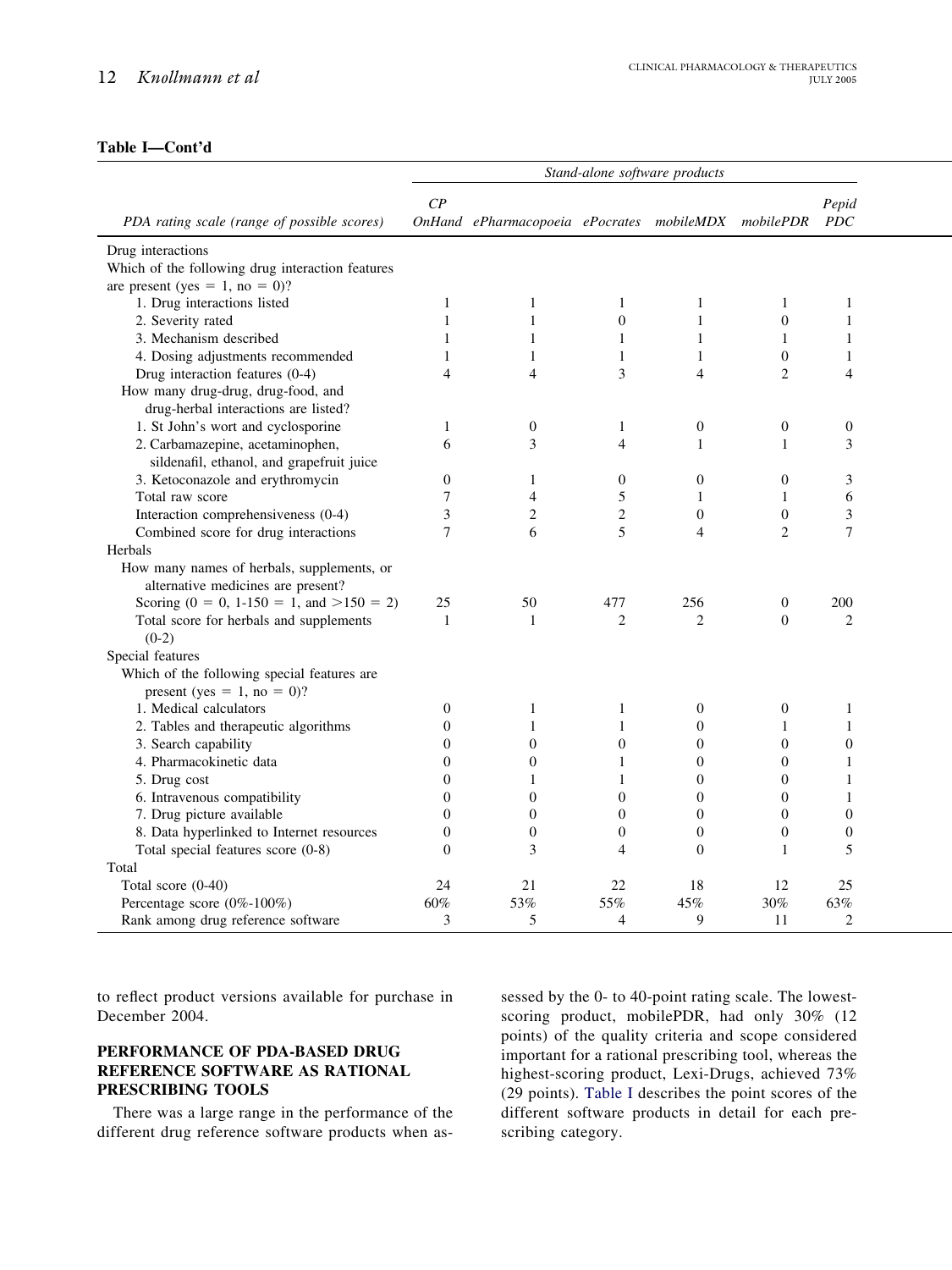| Software suites  |                       |                         |                  |                                       |  |  |
|------------------|-----------------------|-------------------------|------------------|---------------------------------------|--|--|
| $A2zDrugs*$      | $Clin\text{-}eRX^{*}$ | $DrDrugs*$              | Lexi-Drugs†      | $PDRDrugs*$                           |  |  |
|                  |                       |                         |                  |                                       |  |  |
|                  |                       |                         |                  |                                       |  |  |
| $\mathbf 1$      | $\,1\,$               | $\,1\,$                 | $\,1\,$          | $\mathbf{1}$                          |  |  |
| $\mathbf{1}$     | $\mathbf{1}$          | $\mathbf{1}$            | $\mathbf{1}$     | 1                                     |  |  |
| $\mathbf{1}$     | $\mathbf{1}$          | $\mathbf{1}$            | 1                | 1                                     |  |  |
| $\mathbf{1}$     | $\mathbf 1$           | $\,1\,$                 | $\mathbf{1}$     | 1                                     |  |  |
| $\overline{4}$   | $\overline{4}$        | $\overline{4}$          | $\overline{4}$   | $\overline{4}$                        |  |  |
|                  |                       |                         |                  |                                       |  |  |
| $\mathbf{1}$     | $\mathbf{1}$          | $\mathbf{1}$            | $\mathbf{1}$     | $\mathbf{1}$                          |  |  |
| $\overline{4}$   | $\overline{4}$        | $\overline{4}$          | $\sqrt{6}$       | $\overline{4}$                        |  |  |
| $\boldsymbol{0}$ | $\boldsymbol{0}$      | $\boldsymbol{0}$        | $\mathbf{1}$     | $\boldsymbol{0}$                      |  |  |
| $\mathfrak s$    | $\sqrt{5}$            | $\sqrt{5}$              | $\,$ 8 $\,$      | $\sqrt{5}$                            |  |  |
| $\sqrt{2}$       | $\sqrt{2}$            | $\overline{\mathbf{c}}$ | $\overline{4}$   |                                       |  |  |
| $\sqrt{6}$       | $\overline{6}$        | $\sqrt{6}$              | $\,8\,$          | $\begin{array}{c} 2 \\ 6 \end{array}$ |  |  |
|                  |                       |                         |                  |                                       |  |  |
|                  |                       |                         |                  |                                       |  |  |
| $\boldsymbol{0}$ | $\boldsymbol{0}$      | $30\,$                  | 175              | $\boldsymbol{0}$                      |  |  |
| $\boldsymbol{0}$ | $\boldsymbol{0}$      | $\,1\,$                 | $\sqrt{2}$       | $\boldsymbol{0}$                      |  |  |
|                  |                       |                         |                  |                                       |  |  |
| $\boldsymbol{0}$ | $\boldsymbol{0}$      | $\boldsymbol{0}$        | $\boldsymbol{0}$ | $\boldsymbol{0}$                      |  |  |
| $\boldsymbol{0}$ | $\mathbf 1$           | $\boldsymbol{0}$        | $\boldsymbol{0}$ | 1                                     |  |  |
| $\boldsymbol{0}$ | $\boldsymbol{0}$      | $\boldsymbol{0}$        | $\boldsymbol{0}$ | $\boldsymbol{0}$                      |  |  |
| $\mathbf{1}$     | $\mathbf{1}$          | 1                       | $\mathbf{1}$     | $\boldsymbol{0}$                      |  |  |
| $\boldsymbol{0}$ | $\boldsymbol{0}$      | $\boldsymbol{0}$        | $\mathbf{1}$     | $\boldsymbol{0}$                      |  |  |
| $\boldsymbol{0}$ | $\boldsymbol{0}$      | $\boldsymbol{0}$        | $\boldsymbol{0}$ | $\boldsymbol{0}$                      |  |  |
| $\boldsymbol{0}$ | $\boldsymbol{0}$      | $\boldsymbol{0}$        | $\boldsymbol{0}$ | $\boldsymbol{0}$                      |  |  |
| $\boldsymbol{0}$ | $\boldsymbol{0}$      | $\boldsymbol{0}$        | $\boldsymbol{0}$ | $\boldsymbol{0}$                      |  |  |
| $\mathbf 1$      | $\sqrt{2}$            | $\,1\,$                 | $\sqrt{2}$       | $\mathbf{1}$                          |  |  |
| 19               | $16\,$                | 19                      | 29               | $21\,$                                |  |  |
| $48\%$           | $40\%$                | $48\%$                  | $73\%$           | 53%                                   |  |  |
| $\boldsymbol{7}$ | $10\,$                | $\boldsymbol{7}$        | $\,1\,$          | $\sqrt{5}$                            |  |  |

## **Up-to-dateness**

All products contained data on drugs approved by the Food and Drug Administration within the last year period, suggesting that the delivery of up-to-date information is achieved, which is surely 1 of the strongest aspects of PDA-based drug reference software. CP On-Hand was the only product that provided information on drugs that were in the late phase of clinical development and had not yet been approved and thus scored highest in this category.

## **Information structure and rational prescribing features**

As outlined above, providing structured information on indications, side effects, and drug interactions, as well as special prescribing features, was considered the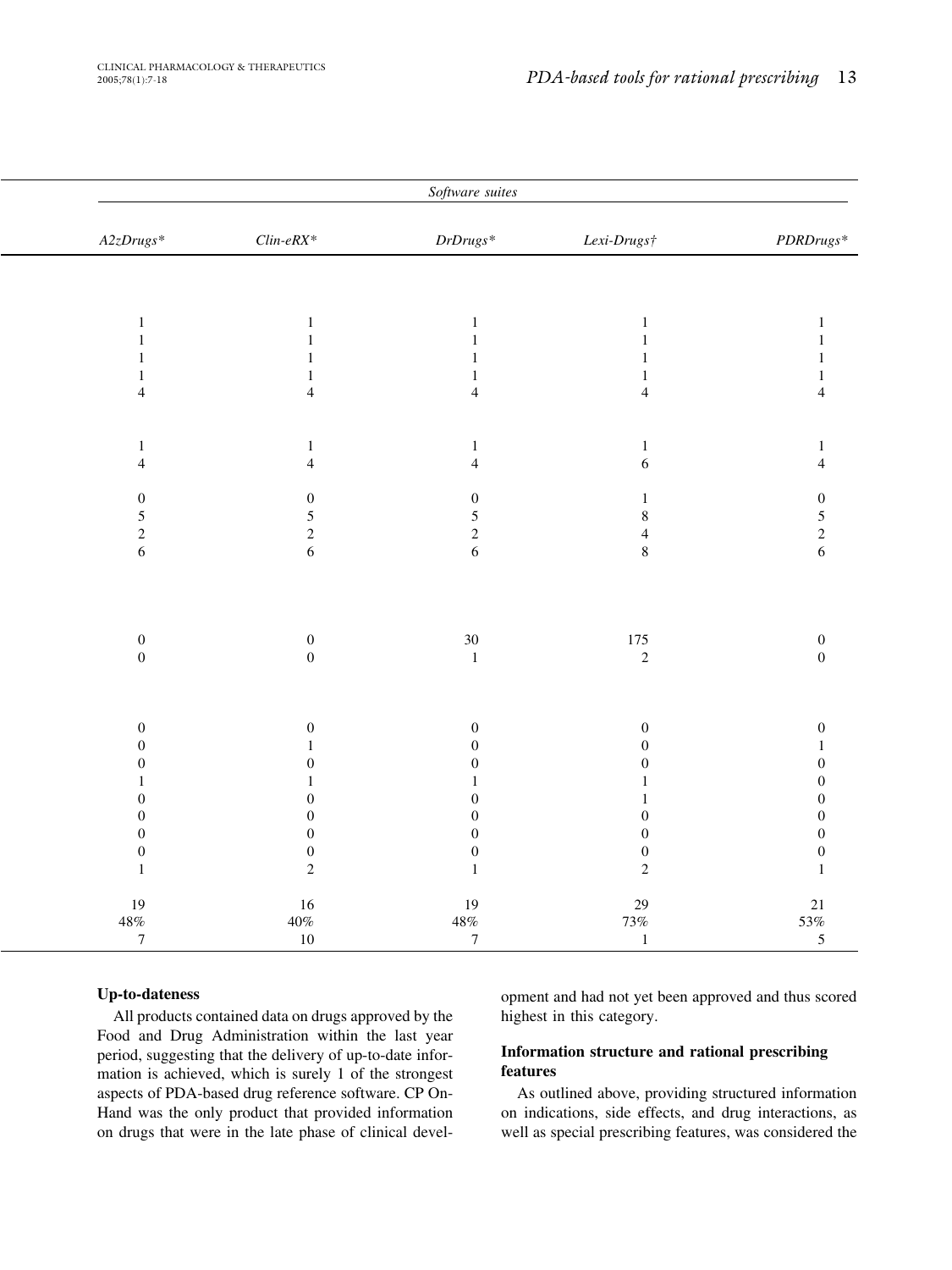|                                          | No. of drug                       |               |               |                |                                        |
|------------------------------------------|-----------------------------------|---------------|---------------|----------------|----------------------------------------|
| Name (URL)                               | Price $(\text{\$})^*$             | Company       | $Size(MB)$ †  | names          | <b>Comments</b>                        |
| Stand-alone drug reference software      |                                   |               |               |                |                                        |
| CP OnHand                                | 99                                | Gold Standard | 16.4          | 6700           | IV Alert costs                         |
| (www.cponhand.gsm.com)                   |                                   | Multimedia    |               |                | additional \$49                        |
|                                          |                                   |               |               |                | annually                               |
| ePharmacopoeia                           | 27                                | Tarascon      | 4.0           | >4000          | Drug interaction tool                  |
| (www.tarascon.com)                       |                                   | Publishing    |               |                | based on Medical                       |
|                                          |                                   |               |               |                | Letter database                        |
| ePocrates Rx Pro                         | 60                                | Epocrates     | 3.8           | 3400           | Regular ePocrates<br>Rx available free |
| (www.epocrates.com)                      |                                   |               |               |                | to physicians and                      |
|                                          |                                   |               |               |                | medical students                       |
| mobileMDX                                | 75                                | Thomson       | 8.3           | 3200           | Available free with                    |
| (www.micromedex.com)                     |                                   | Healthcare    |               |                | institutional                          |
|                                          |                                   |               |               |                | subscription                           |
| mobilePDR (www.mobilepdr.com)            | 60                                | Thomson       | 3.9           | N <sub>o</sub> | Available free to                      |
|                                          |                                   | Healthcare    |               | information    | physicians and                         |
|                                          |                                   |               |               |                | medical students                       |
| Pepid PDC (www.pepid.com)                | 70                                | Pepid LLC     | 5.7           | 5000           | Pepid Portable Drug                    |
|                                          |                                   |               |               |                | Compendium<br>(PDC) is included        |
|                                          |                                   |               |               |                | at no charge with                      |
|                                          |                                   |               |               |                | any clinical suite                     |
| Software suites§                         |                                   |               |               |                |                                        |
| A2zDrugs and iFacts                      | $108 \div (50 + 70)$              | Facts and     | 4.3 and 3.3   | > 5000         |                                        |
| (www.skyscape.com)                       |                                   | Comparisons   |               |                |                                        |
| PDRDrugs and iFacts                      | 120                               | Thomson       | 2.1 and 3.3   | >1500          | Not currently                          |
| (www.skyscape.com)                       |                                   | Healthcare    |               |                | available                              |
| Clin eRx and iFacts                      | $90(20 + 70)$                     | McGraw-Hill   | 0.8 and 3.3   | >1000          |                                        |
| (www.skyscape.com)                       |                                   |               |               |                |                                        |
| DrDrugs and iFacts<br>(www.skyscape.com) | $108 \div (50 + 70)$              | F.A. Davis    | 2.4 and 3.3   | >4000          |                                        |
| Lexi-Drugs, Lexi-Interact, and           | $155\div(75 + 75 + 75)$ Lexi-Comp |               | 5.3, 2.8, and | 7000           | Each additional                        |
| Lexi-Natural Products                    |                                   |               | 0.3           |                | database is \$40                       |
| (www.lexi.com)                           |                                   |               |               |                |                                        |
|                                          |                                   |               |               |                |                                        |

#### <span id="page-7-0"></span>**Table II.** Overview of PDA-based drug reference software

With the exception of PDR Drugs, data reflect product versions updated from the respective company Web sites on December 21, 2004.

\*Price either for annual usage license or for product purchase with free updates for a 1-year period.

†Size of software when installed on Tungsten C with Palm OS.

‡Discounted price when purchased together as software suite.

§Suites provide a single user interface that links separate drug or natural product databases (or both) with drug interaction software (iFacts from Skyscape and Lexi-Interact from Lexi-Comp).

most important aspect for a rational prescribing tool. Accordingly, points in this category reflected more than 50% of the overall score (22/40). As illustrated in [Fig 1,](#page-8-0) even the highest-scoring product, Pepid PDC, had only 70% of the features considered essential for a good prescribing tool. Many products had less than 50%, with mobilePDR and CP OnHand scoring lowest in this category. The overall average of  $50\% \pm 11\%$  suggests that there is significant room for improvement for the different software products. There was also significant variability in how different products performed in each category. This is discussed below.

*Indications and dosage.* With the exception of mobilePDR, all products contain information on drug use for labeled and unlabeled indications and on dosing in special populations. However, because none of the software products provided information on the level of evidence that supports the use of a drug for a particular indication or on the anticipated size of drug effect, one would have to rate the performance of all products as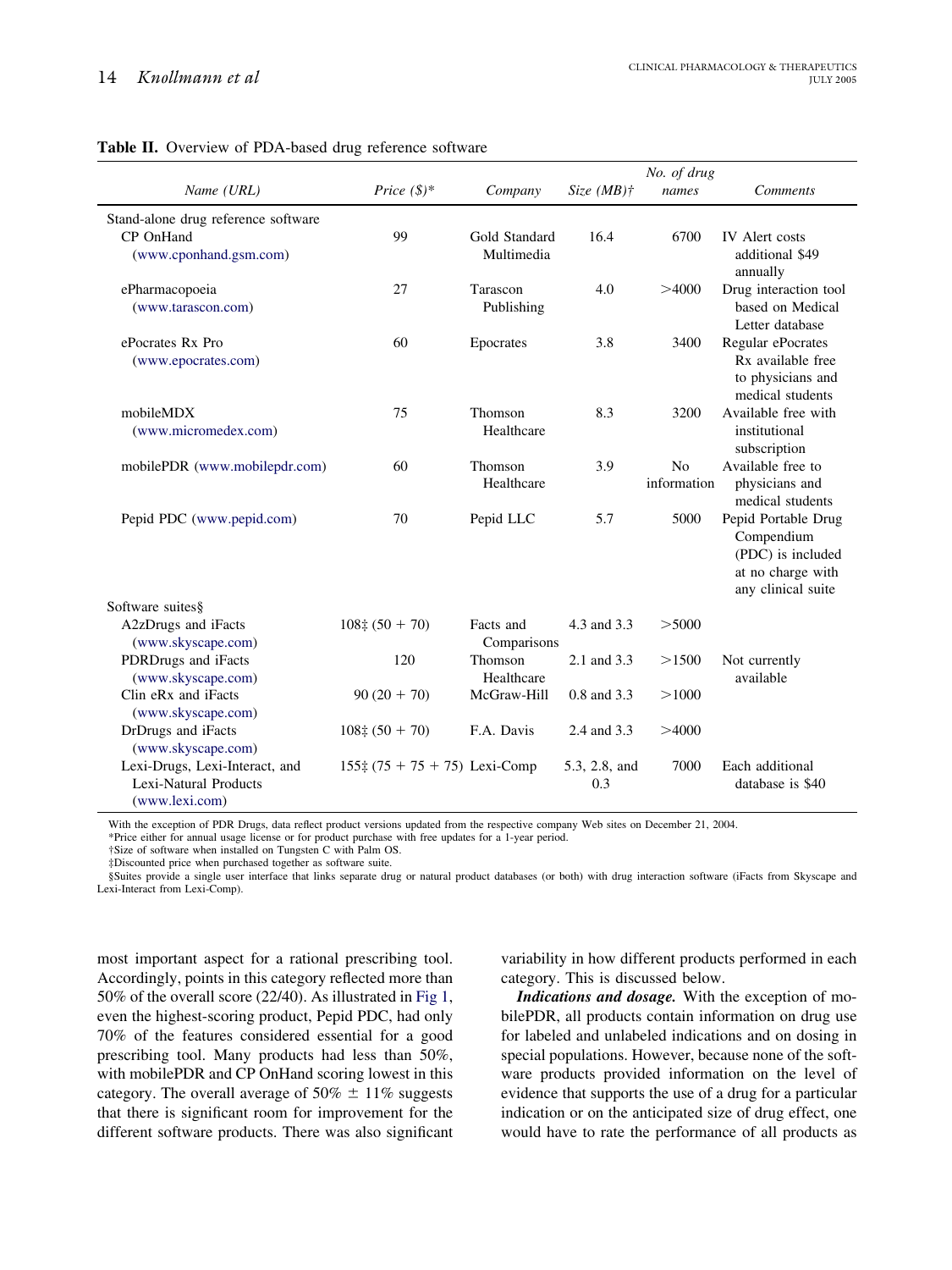<span id="page-8-0"></span>

**Fig 1.** Comparison of rational prescribing features. The following categories from [Table I](#page-3-0) are included in the score for rational prescribing features: structured information on indications and dosing (0-6 points), side effects (0-4 points), drug interactions (0-4 points), and special features (0-8 points).

mediocre in this category. The only exception was CP OnHand, which summarized data from published studies that support the use of a particular drug for unlabeled indications but did not provide any specific references.

*Evidence-based dosage recommendations.* None of the software products recommended once-a-day gentamicin dosing as the primary dosing regimen. Of the 11 programs, 9 mentioned it as an alternative dosing regimen. A2zDrugs and mobilePDR did not list it at all.

*Side effects and toxicity.* Products differed widely in the category of side effects and toxicity. Although all software products listed side effects, only 2 (Lexi-Drugs and mobileMDX) provided structured information on the frequency, severity, and clinical management of side effects and drug overdoses. Interestingly, both the largest database (CP OnHand) and the smallest database (Clin-eRX) scored lowest in this category.

*Drug interactions.* The drug interaction category was a significant strength of drug reference software because all programs except ePocrates and mobilePDR had all of the drug interaction features that we would expect from a good prescribing tool. However, this was also the only category where all of the databases contained significant errors (see below for details).

*Special features.* The special features category represents a significant weakness of the currently available drug reference software products. None of the products had a free-text search capability or drug pictures. None was able to hyperlink drug data to Internet resources (eg, PubMed). Only 1 product, Pepid PDC, provided information on the compatibility of various intravenous solutions (eg, total parenteral nutrition, 5% dextrose injection, 0.9% sodium chloride injection, and 8.5% amino acid injection). CP OnHand and mobileMDX had no special prescribing features whatsoever. Even the overall highest-scoring product, Lexi-Drugs, did not have medical calculators or treatment algorithms. Pepid PDC and ePocrates scored highest in this category.

#### **Comprehensiveness of information**

The comprehensiveness of drug information was assessed for indications, side effects, drug interactions, and herbals. [Fig 2](#page-9-0) compares the scores of the different products. The size of the database clearly played a role in determining the score in this category. For example, the largest databases (CP OnHand, 16 MB) scored high, and the smallest product (Clin-eRX, 0.8 MB) scored low. However, factors other than database size were also important, because the highest-scoring product, Lexi-Drugs, and the lowest-scoring product, mobilePDR, were of similar size (5.3 MB and 3.9 MB, respectively).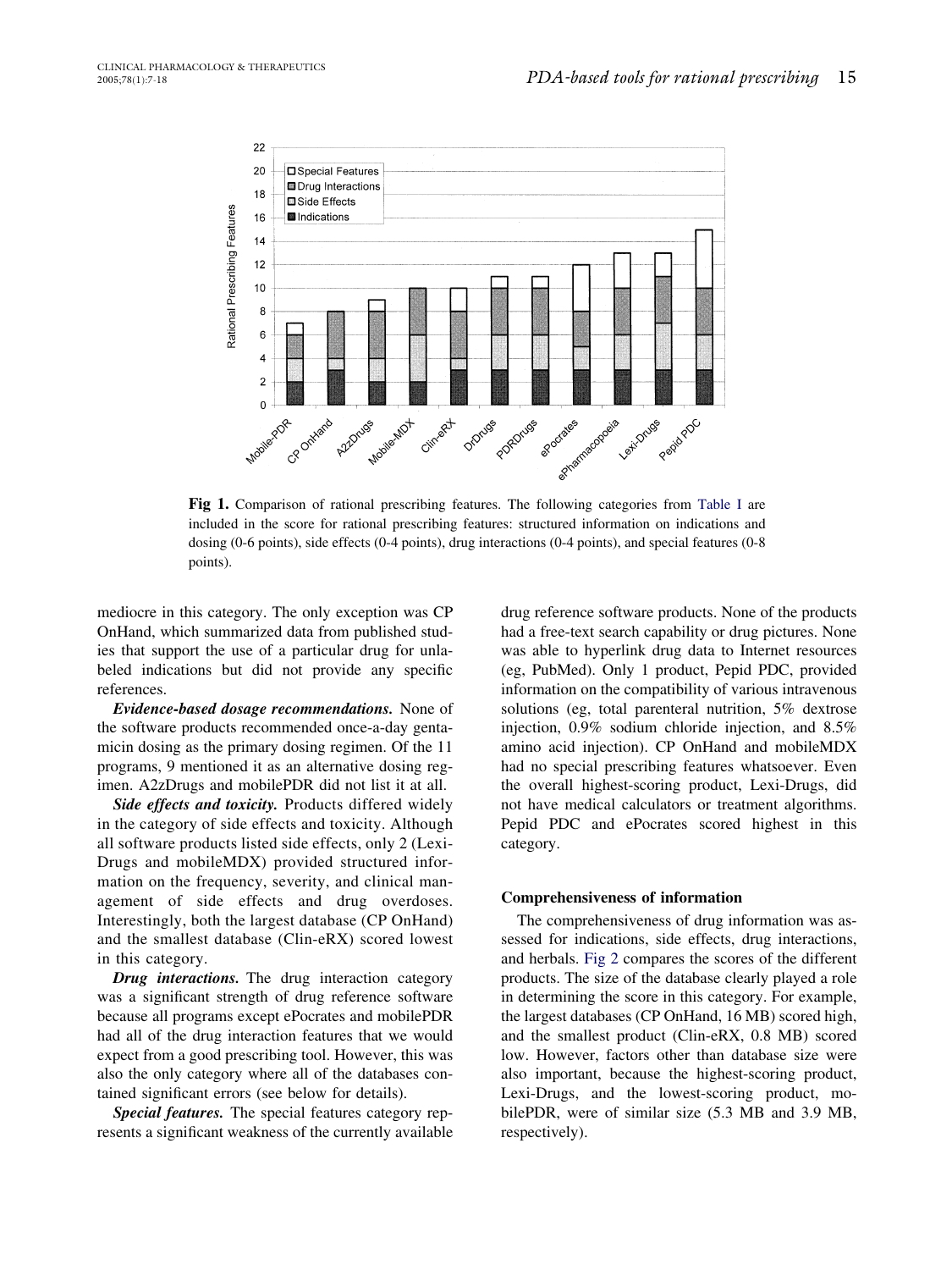<span id="page-9-0"></span>

**Fig 2.** Comparison of database comprehensiveness. The following categories from [Table I](#page-3-0) are included in the score for comprehensiveness: labeled and unlabeled indications (0-4 points), side effects (0-4 points), drug interactions (0-4 points), and herbal database (0-2 points).

#### **Accuracy of information**

A surprising finding was that even in our limited evaluation using several test drugs, every drug reference software product contained errors in its ability to detect clinically significant drug interactions. Three products (mobilePDR, mobileMDX, and ePharmacopoeia) were not able to detect potentially lifethreatening herbal-drug interactions because their respective drug interaction tools could not screen for herbal medications. One product (Pepid PDC) did detect the St John's wort– cyclosporine interaction but misclassified the interaction as minor, not clinically significant. None of the products could correctly identify the potential risk of a ketoconazole-erythromycin combination for QT prolongation and cardiac arrhythmias. The 3 products that detected the interaction classified it as minor, of questionable clinical significance.

No significant errors were detected in the drug monograph information on labeled indications, dosage, and side effects. Accuracy of herbal information was not assessed. CP OnHand contained a number of programming errors, such as duplication of monograph pages or incorrect linkage of drug and side effects (eg, wrong side effects listed for acetaminophen [INN, paracetamol]). The latter was corrected in a version obtained in December 2004.

#### **Re-evaluation of drug interaction data**

Given the significant errors identified in all of the drug interaction databases, we decided to re-evaluate the drug interaction component of the different products in December 2004, approximately 15 months after the initial purchase. The results were somewhat disappointing: only 4 (CP OnHand, ePharmacopoeia, ePocrates, and Pepid PDC) of 11 products were able to correctly identify potentially serious consequences of the ketoconazole-erythromycin interaction. This was the case even after a study published in October 2004 in the *New England Journal of Medicine* strongly advised against the concomitant use of erythromycin with strong CYP3A4 inhibitors such as ketoconazole.<sup>24</sup> Furthermore, mobilePDR, mobileMDX, and ePharmacopoeia were still unable to screen for drug-herbal interactions. The new version of Pepid PDC correctly identified the cyclosporine–St John's wort interaction.

# **COMPARISON WITH PREVIOUSLY PUBLISHED EVALUATIONS OF PDA-BASED DRUG REFERENCE SOFTWARE**

On the basis of the data presented here [\(Table I\)](#page-3-0), Lexi-Drugs and Pepid PDC presently provide the best combination of features [\(Fig 1\)](#page-8-0) and comprehensiveness (Fig 2) as rational prescribing tools for physicians. In contrast, mobilePDR had significant deficiencies across all categories and cannot be recommended as a first-line mobile prescribing reference. Programs such as CP OnHand and mobileMDX have a wealth of drug information and may have significant potential in the future if made more user friendly for physicians. From our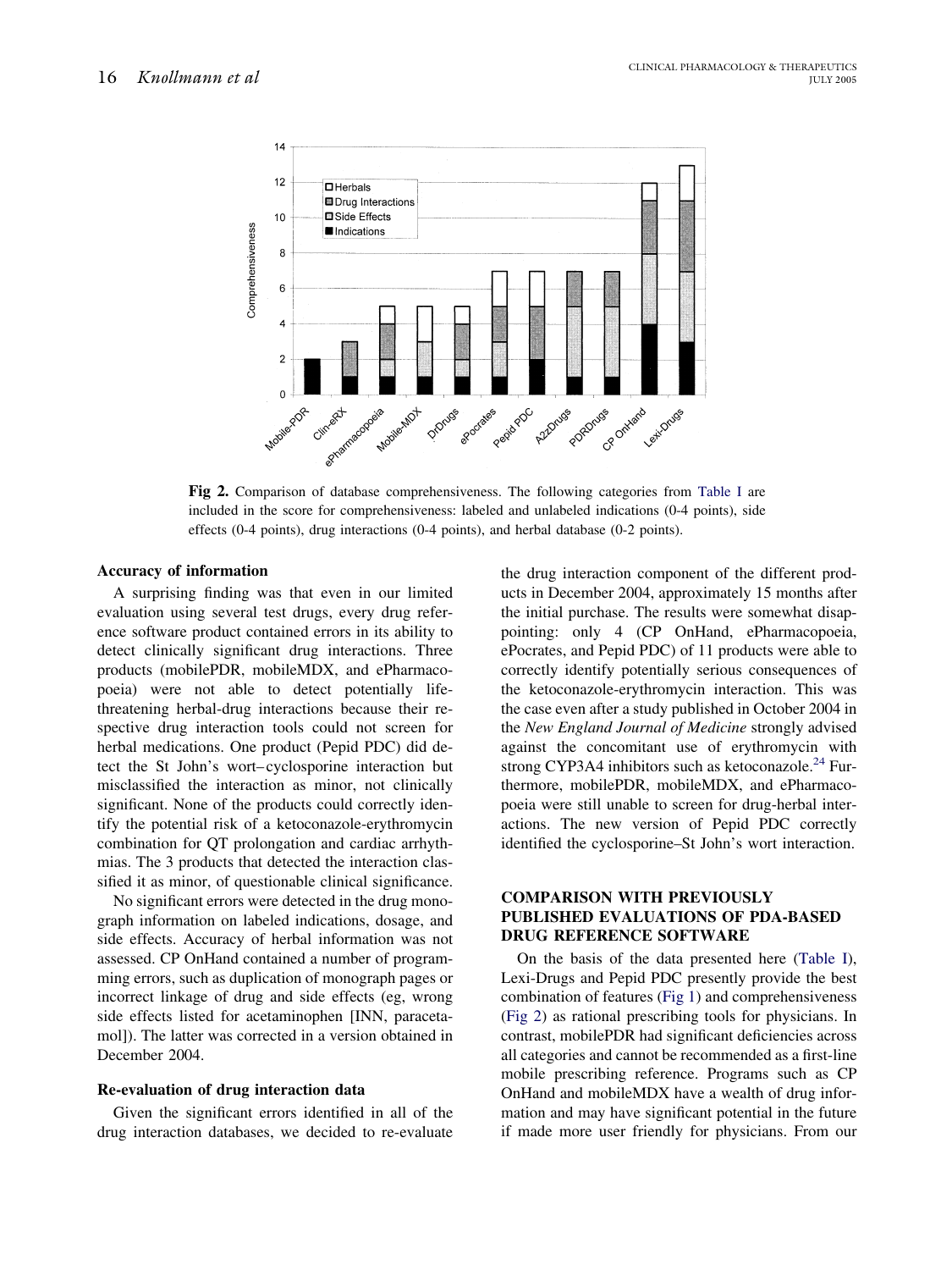analysis, it also appears that currently available PDAbased drug reference products come in 2 flavors: programs that evolved out of pharmacy reference databases (eg, mobileMDX and CP OnHand) and programs that evolved out of drug references for medical students and physicians (eg, ePharmacopoeia, ePocrates, and Pepid PDC). As a result, programs such as CP OnHand excel in the comprehensiveness and quality of drug information [\(Fig 2\)](#page-9-0) but fall short in providing prescribing features important to physicians [\(Fig 1\)](#page-8-0). The opposite appears to be the case for programs such as ePharmacopoeia. Interestingly, ePocrates, which is currently the PDA drug reference that is most widely used among physicians, $25$  was average in both categories [\(Figs 1](#page-8-0) and [2\)](#page-9-0).

Using a validated set of drug questions critical to pharmacists, Clauson et  $al<sup>8</sup>$  recently compared scope, completeness, and ease of use of PDA-based drug reference software. With the exception of Pepid PDC, the same drug reference products were included in their study. Overall, their results were consistent with our study in that Lexi-Drugs ranked highest and mobilePDR ranked lowest. Although they did not assess it formally, these authors also concluded that the only significant errors were found in the drug interaction database. These results confirm an earlier survey that also ranked Lexi-Drugs highest.<sup>9</sup> It should be noted that none of these studies considered the clinical utility of drug reference software for physicians, which may explain why Pepid PDC was not included in any of the previous studies. Pepid PDC, which ranked highest in terms of rational prescribing features in our analysis, was developed as part of a suite of medical decisionmaking products for physicians.

Barrons<sup>25</sup> recently compared the accuracy, comprehensiveness, and ease of use of PDA-based drug interaction software. Again, with the exception of Pepid PDC, all of the products covered in our study were included in his review. Similar to our results, iFacts and Lexi-Interact scored highest overall and mobileMDR scored lowest. CP OnHand had the highest score for sensitivity of detected drug-drug interactions but scored lowest in usability. Drug-food or drug-herbal interactions were not assessed in this study. The author noted that both iFacts and Lexi-Drugs were more accurate than several drug interaction databases used routinely by pharmacies. The lack of a rating of the severity of the drug interaction was cited as one of the deficiencies in several database products.<sup>25</sup> This appears to have been corrected in the more current versions of the drug interaction products examined here [\(Table I\)](#page-3-0).

Medical students and physicians in training (interns, residents, and fellows), who usually do not have routine access to office-based drug reference software, currently are the primary consumer of PDA-based drug reference software.<sup>7</sup> Thus such software products should strive to educate their users by providing evidence-based drug information. For example, information on the mechanism of action, size of drug effect, level of evidence, and literature references for specific indications, side effects, or drug interactions would be valuable. Unfortunately, among the currently available software products, such an approach has been taken only for drug interactions and only by a few products (Lexi-Interact, iFacts, and ePharmacopoeia). This is unfortunate, because the availability of inexpensive memory expansion cards makes the size of the drug database much less of a concern. Furthermore, intelligent and user-friendly structuring and linking of drug information also remain an issue. For example, it is surprising that none of the databases provided a freetext search tool that would allow the user to retrieve information in the database specific to his or her questions.

It should be recognized that the evaluation of up-todateness, comprehensiveness, and accuracy was only a snapshot using a small number of test drugs and drug combinations and, therefore, may not reflect the overall database. Furthermore, product accuracy and ease of use were not reflected in the overall score. However, our results were largely consistent with the results of studies that examined individual components of the databases in greater detail. $8,25$  We would encourage the reader to also consult these studies before selecting an individual product. Given that software companies continually update their content and features, reviews such as ours should be conducted regularly. At the same time, it is hoped that the companies will respond to the criticisms raised here and address them in the next versions of the software products. It should be remembered that, though likely, it remains to be determined whether use of better PDA-based drug reference products will improve rational prescribing and reduce medication errors.

To summarize, the spectrum of currently available PDA-based drug reference software products provides physicians with a range of reasonable prescribing tools from which to choose. Their major strengths are the provision of up-to-date information on indications, dosage, and detection, rating and management of drug interactions, and side effects. Their major weaknesses as rational prescribing tools are as follows: (1) lack of information on the scientific evidence and size of drug